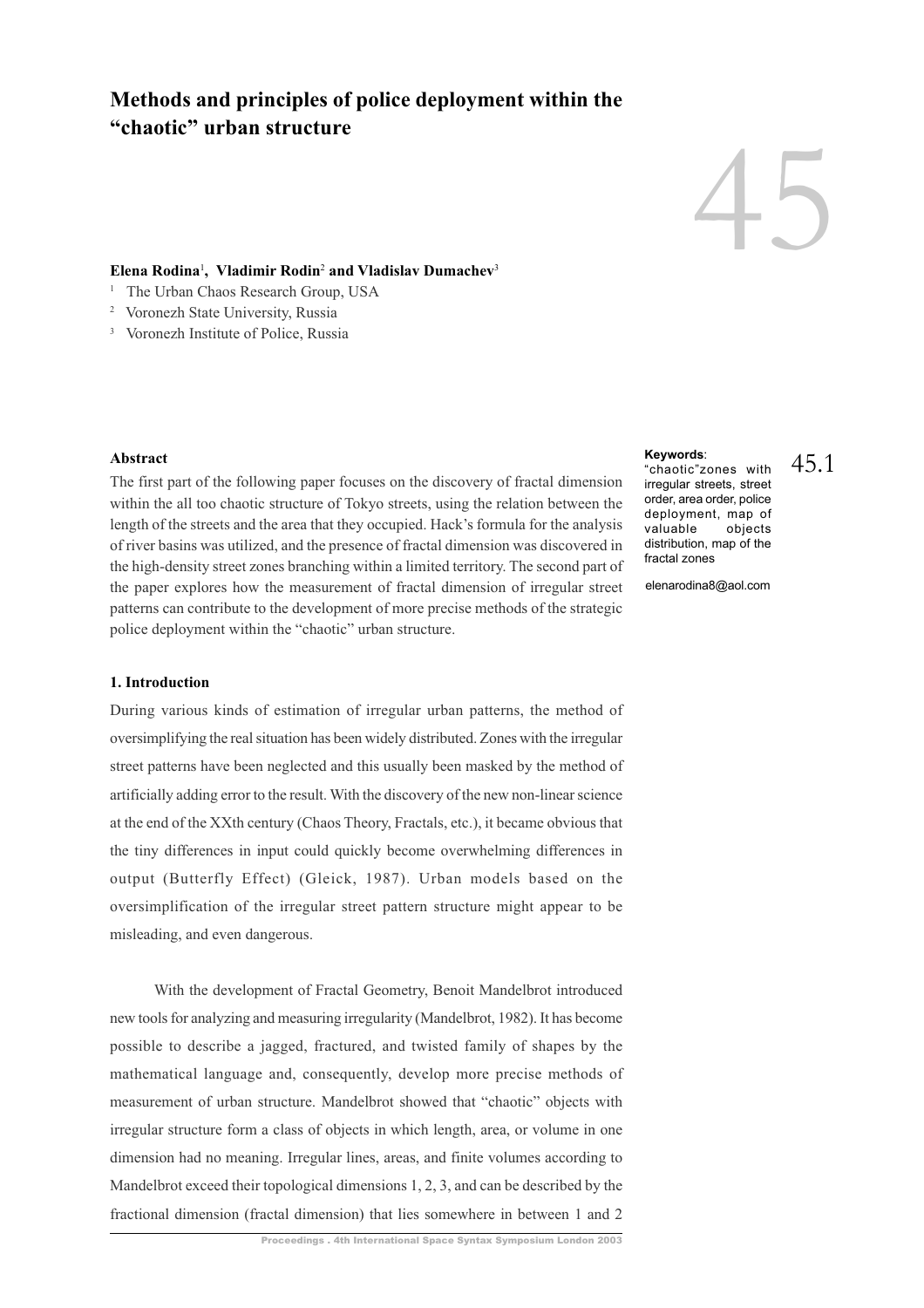dimensions for line, 2 and 3 for a plane, etc. Fractal dimension shows the power of irregularity, the movement, that phenomenon distinguishes straight line from the indent one. Irregular objects consist of parts similar to the whole in some way.

There is a widespread theory that as soon as nature began organizing itself by means of simple physical laws, it repeated, with infinite patience, self-similar patterns within the irregular structures. New world view on the development of irregular complex systems, and the discovery of the self-similar patterns within them formed first in the laboratories of Mathematicians and Physicists, spread widely and became the interdisciplinary science. Since the popularization of fractals during the last decade, "chaotic" patterns were found in nature: coastlines, clouds, tree, the functioning of human lungs, blood circulation, etc (Feder, 1988).

Fractal methods of analysis penetrated the field of architectural and urban analysis also. Charles Jenks, in his book "Architecture of the Jumping Universe", discusses the creation of the new language of form based on fractals, self-organization, and self-similarity (Jencks, 1997).On a larger scale, the research on what is density and how it can be measured was performed by M. Batty and Paul Longley. They identified the new way of thinking about the city's shape, order, and form by creation of useful analogies between fractal processes in physical systems: electro-deposition, viscous fingering, and crystallization; research on the methods of adaptation of the "Diffusion Limited Aggregation" and the "Dielectric Breakdown" mode to the simulation of city growth and form (Batty, 1991). They introduced the new method of computer simulation of the irregular form of cities in terms of land use development (Batty and Longley, 1986) and showed the way of measurement of urban boundaries and edges (Batty and Longley, 1988).

In our research on the defining of the fractal dimension of the "chaotic" urban patterns, we made use of Hack's formula which he developed during his study of fractal dimension of rivers in Virginia and Maryland (Feder, 1988). Following Hack, who used the ratio between the longest liver and its drainage area, we took the relation between the length of the streets and the area they occupied as the principle factor of our investigation.

## **2. The discovery of the fractal dimension within the "chaotic" street pattern**

For circle, squares, equilateral triangles and other polygons the ratio between the perimeter and the square root of the enclosed area,

 $\rho$ = (Perimeter)/(Area)<sup>1/2</sup>

(1.1)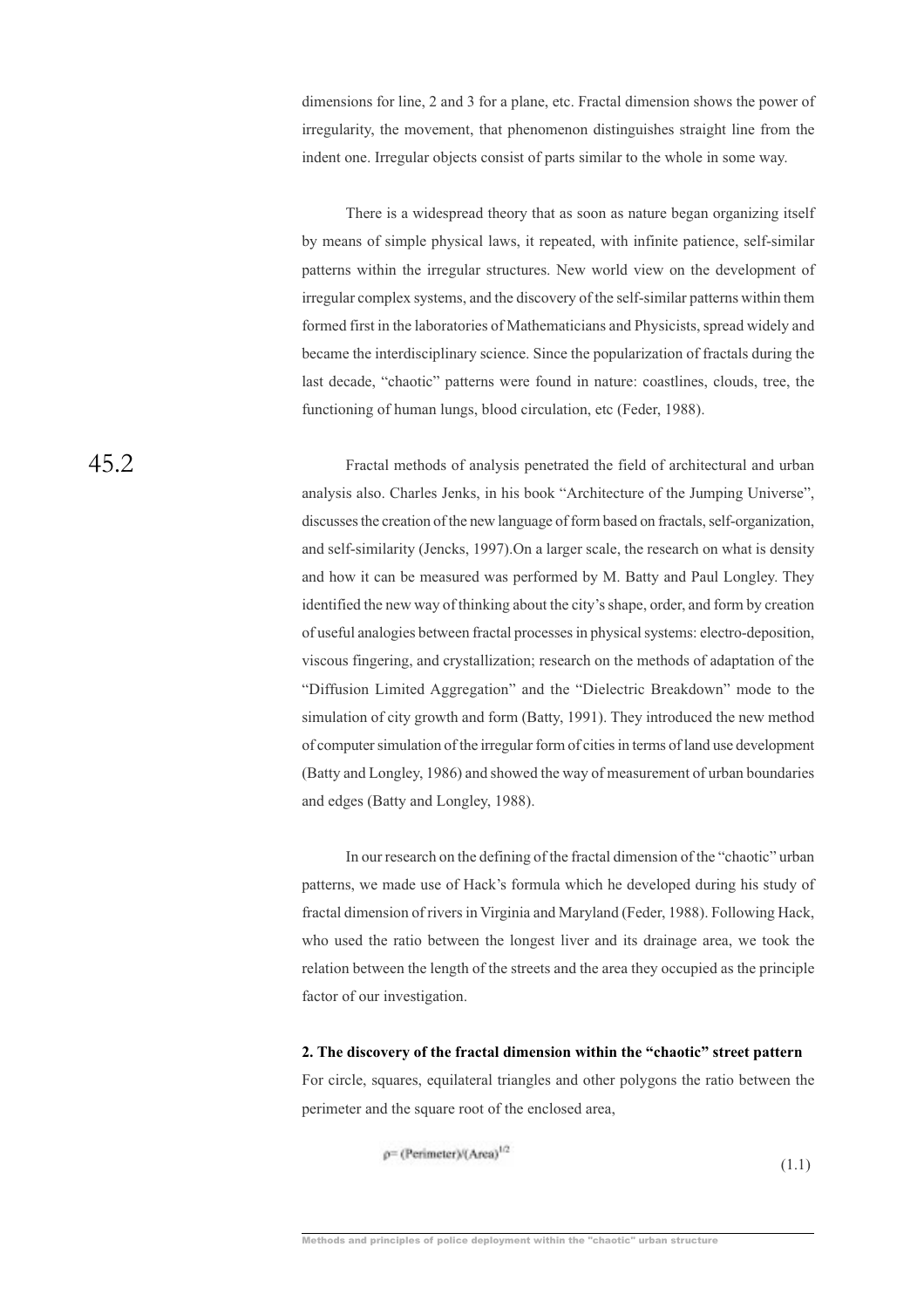is independent of the size of the polygon. The ratio  $\rho$  is the same for all closed curves of the same shape, and is  $p=2\sqrt{\pi}$ , 4, and 6/3  $^{\text{th}}$  respectively.

For a collection of similar islands of different sizes, the ratio between the length of the non-fractal (straight) coastline of any island and the square root of its area is independent of the size of the island. However, for islands with fractal (irregular) coastlines the length  $L(3)$  of the coastline depends on the yardstick  $\delta$  used to measure its length, and  $L \rightarrow \infty$ , as  $\delta \rightarrow 0$  (Feder, 1988). On the other hand, the area A  $(\delta)$  of the island, measured by the covering it with squares of area  $\delta^2$ , remains finite as  $\delta \rightarrow 0$ . Mandelbrot shows that for fractal (irregular) curves the divergent ratio should be replaced by the modified ratio given by

$$
\rho_D = (Perimeter)^{1/D} / (Area)^{1/2} = [L(\delta)]^{1/D} [A(\delta)]^{-1/2}
$$
 (1.2)

for each of the islands. The ratio  $\rho_{\rm D}$  is independent of the size of the island-but it does depend on the size of the yardstick chosen. D is the fractal dimension of the indent coastlines of the similarly shaped island; it exceeds the topological dimension of the straight line  $(D=1)$  and stays somewhere in between  $1 < D < 2$ . The concept of a distance between points in space is central to the definition of fractal dimension D. It derives from the number of boxes or another units of measurement needed to measure the distance and is now called the box counting dimension or box dimension (Feder,1988).

According to Mandelbrot, islands similar in form satisfy the following perimeter-area relation

$$
L(\delta) = C\delta^{(1-D)}(A(\delta))^{D/2},
$$
\n(2)

where  $L(\delta)$  is the length of fractal line, which is measured by the "linear" length and, area by the squares with dimension  $\delta \rightarrow 0$ . A ( $\delta$ ) is the area of the island. D is the fractal dimension. C is constant of proportionality.

Mandelbrot (Mandelbrot, 1982) has pointed out that rivers satisfy the lengtharea relation in equation (2).

Interesting results on the Length-Area relation were obtained by Hack (1957). During his study of rivers in Virginia and Maryland, he received the following ration between the length of the longest river above a given location and its drainage area

$$
L = CS D/2 \tag{3}
$$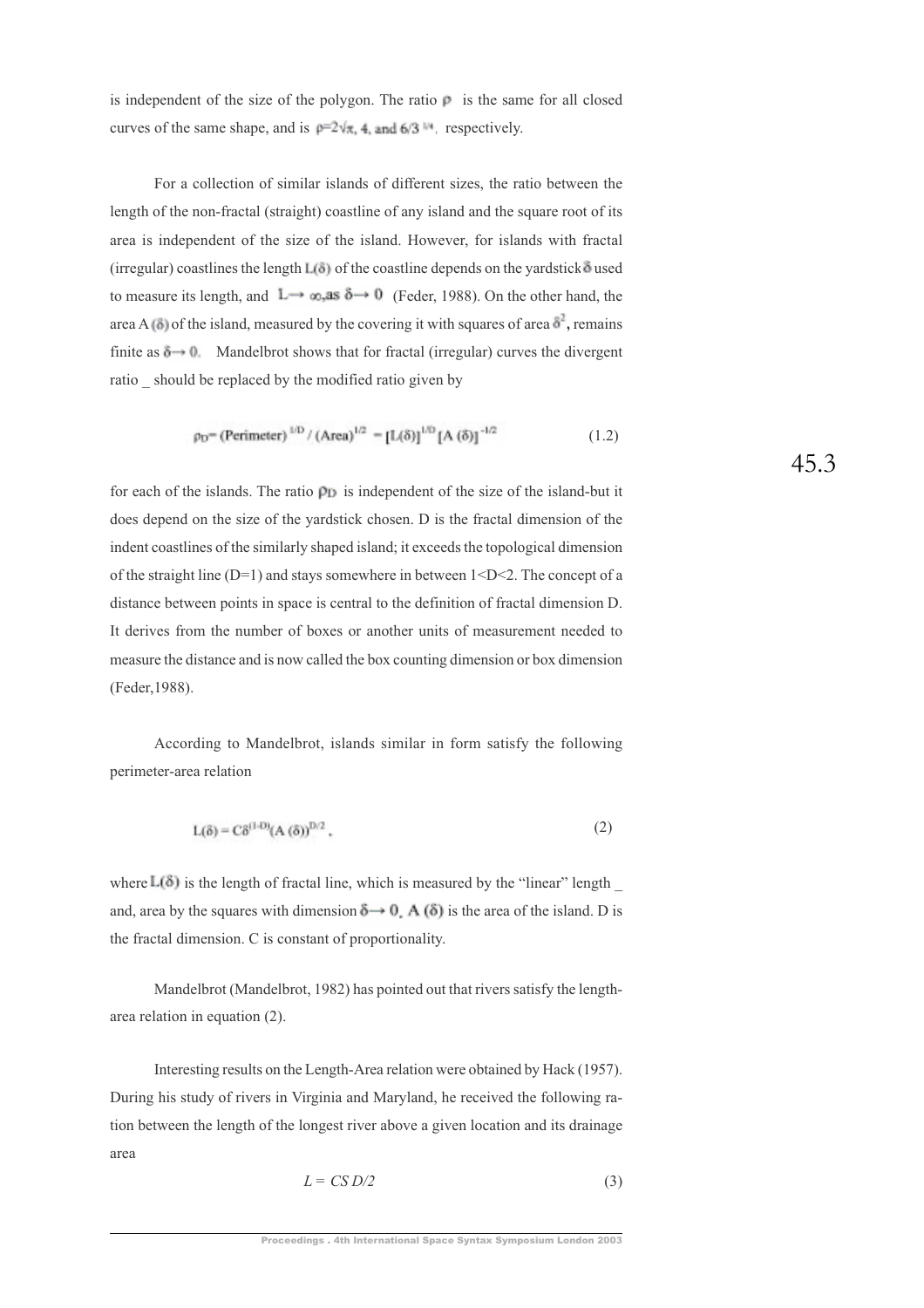where  $1 < D < 2.5$ . Where L is the length of the main river within the river basin; C is constant of proportionality; S is the drainage area.

The logarithm of the Length -Area relation  $L = CS^{D/2}$ , reduces to the linear equation

$$
y = (D/2)x + b \tag{3.1}
$$

where  $D=1.2$  in the northeastern United States and  $D=1.4$  in the western United States. Regardless of the geological or structural characteristics, Hack obtained the same numbers during an investigation of 400 rivers in the USA (Feder, 1988).

According to the Mandelbrot, fractals are shapes made of parts similar to the whole in some way. The configuration of the streets patterns within the limited territory resembles the fractal definition. During the research of the "chaotic" urban environment of Tokyo (1999-2000), we focused on defining the topological dependence between the sum of the streets within the limited "chaotic" zones (Shinjuku, Shibuya, Ikebukuro, Ueno, Nakano, and Aoto) and the area which they serve. In our research, we distinguished an order of the streets within the limited "chaotic" zones (Figure 1). The 1st street order proceeds from the main (wide) street until the first crossing, dead-end or branching, etc. The highest order \_ , is assigned to the streets that have no tributaries. Along with street order, we further discerned the areas occupied by the streets within each order (Figure 2). As a result, we obtained the sequence of sums of the streets of all orders and the areas that they are occupied.

**Figure 1: An example of a limited "chaotic" zone, Tokyo** (source: Topographical maps of Tokyo, 1993)



Our research discovered that the street zones do in fact have a fractal dimension – a result which fully concurs with Hack's investigations (Rodin and Rodina, 2000). Moreover, in our analysis, the fractal dimension in Tokyo's urban structure appeared within a higher order branching system. Hack's investigations exhibited fractal dimension in the lower order system. Surprisingly, all six chosen "chaotic" zones in Tokyo show the fractural dimension the extent to which the fractal (in our case irregular streets) fills its available space(in our case limited territory by the main roads). This discovery proves that visual chaos of Tokyo's street patterns contains the hidden order that can be measured. In contrast to the irregular streets with the fractional (fractal) dimension, the standard regular grid (e.g. Manhattan) corresponds to the topological dimension of the area (surface) D=2 in well-known formula (2) of fractal dependence of the line from the area.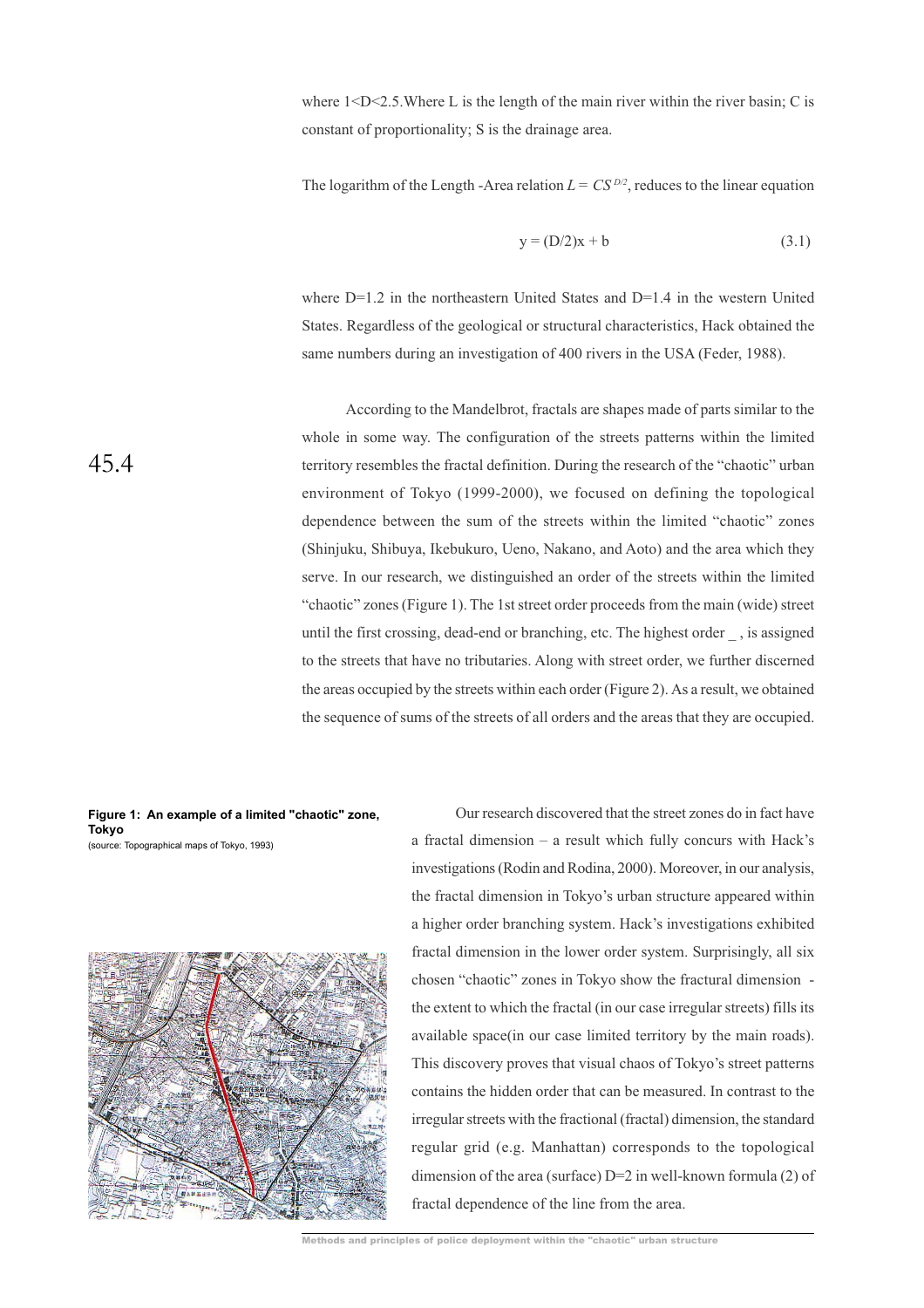

Further to our investigations of the fractal structure of Tokyo's streets, we created the test version of the computer program "Fractal". The program allows processing of the city map and defines the areas with a high index of fractal dimension. For dynamic graphic programming, the Sprite system was used. At the initial stage of the program's map of the city, we mark out by special color the Background (static part of the map): all dwellings, industrial enterprises, squares, parks, etc. All basic lines of communication (roads, highways, foot and bicycle routes) are uncolored. The dynamic Sprite then follows communication lines on the map, distinguishing the street order, and calculating the area occupied by the streets within each order.

To prove that the development of fractal geometry in this domain is not simply the indulgence of pure research, we apply the fractal analysis to the development of the strategic police deployment within the districts with the irregular street patterns. For many urban authorities round the world, irregular "feudal" street structure with the high index of fractal dimension is case of great concern. In most cities, the territories with the high irregularity in the street structure show a high rate of crime. Strategic planning of police distribution within urban areas has neglected the parameter of fractal dimension. We therefore propose that this neglect offers one explanation for the high percentage of crime concentration in these cities.

## **3. Development of the optimal methods and principles of police deployment within the "chaotic" urban structure**

## **3.1 Background**

In the 1970s, Richard Larson at MIT initiated the research on optimal methods of police deployment (Larson, 1978). Larson analyzed the advantages and disadvantages of the hazard formula – the most popular systematic method previously employed. This formula combines a number of factors into a hazard score that alleg45.5

**Figure 2: A-street order classifications by color; B- area order classifications by color** (created by the authors)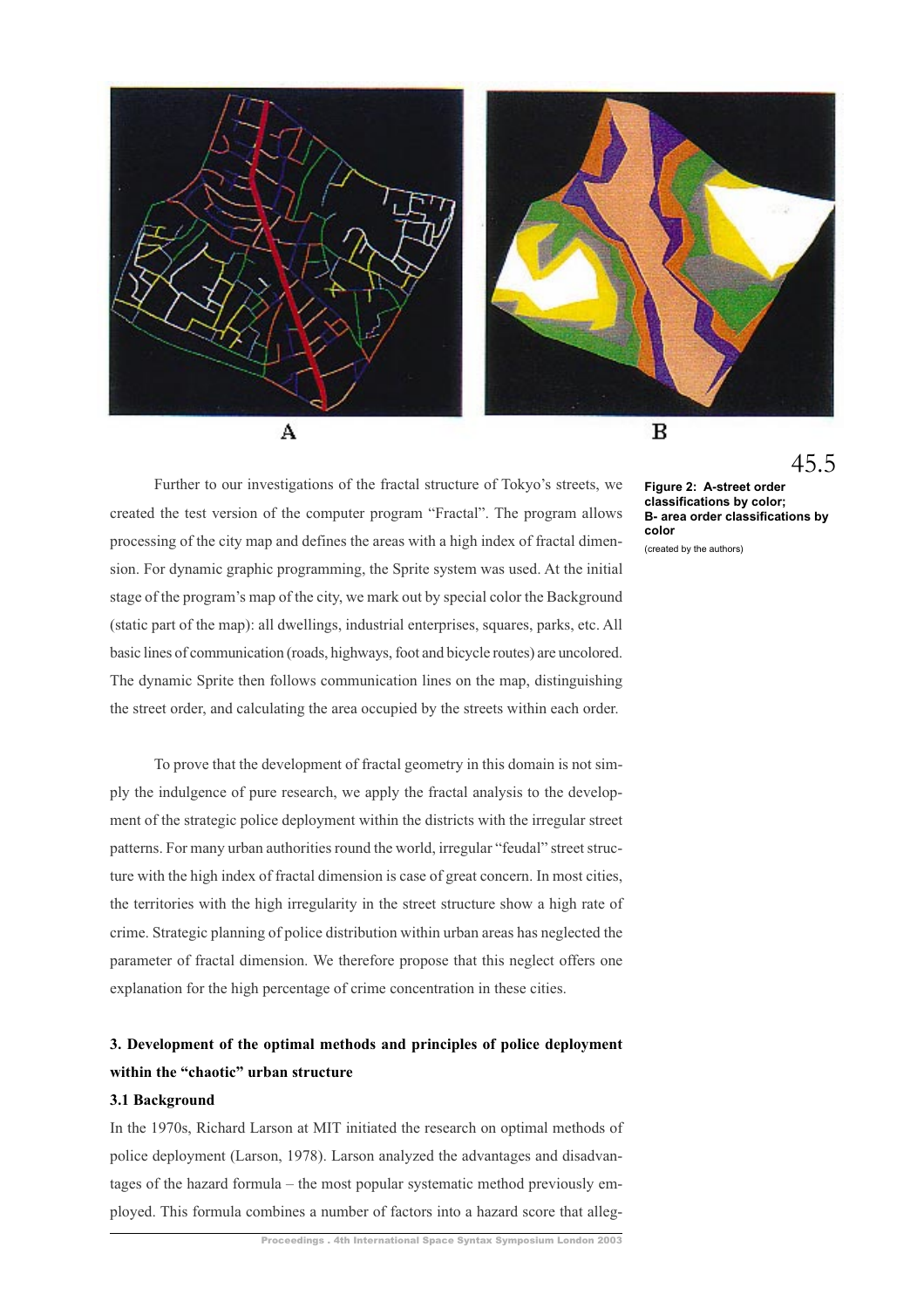edly indicates the relative need for personnel in each precinct (Larson, 1978). Subsequently, Larson introduced a new method of police deployment- the hypercube queuing model. This model allows the police planner to consider quantitatively many details of a police precinct including: the different workloads of each neighborhood; and travel times from point to point. Larsen also promoted the use of the computer with simple interface.

Following Larson's research, a study was conducted in London by the leader of the Space Syntax, Bill Hiller, and his student, Simon Shu, on the criminal behavior. This study demonstrated the possibility of generating certain self-organizational rules of regulation (Hiller & Shu, 1999). Furthermore, in the mid 1990s, the Vera Institute of Justice, New York, developed the electronic crime mapping system, widely known as CompStart process. CompStart is a crucial tool for holding precinct commanders accountable for changes in the local crime rate, and for solving crime. In 1998, Vera launched a statewide system that could map crime across jurisdictions. However, Vera Institute members have not taken into consideration the index of irregularity of the city streets, while developing the optimal methods of the police deployment. With the discovery of estimating fractal dimension of street patterns comes a new approach to effective police deployment. This new non-linear analysis research was conducted in Russia.

#### **3.2 The contemporary crime situation in Russia**

The radical social and economic transformations taking place in Russia today have presented the community with both positive and negative phenomena. On the background of deficiencies in economy, there is a significant increase of the criminal activity. Intensive distribution received all kinds of property encroachmentsparticularly burglaries and aggravated thefts. The protection of the property of citizens is one of the main activities of the security police in Russia. With the object of activization of the work of the security police, police departments are trying to introduce the new results of scientific research into their work.

Analysis of the committed crimes from the protected objects (banks, shops, warehouses, and public organizations) shows that 45% of the thefts became possible due to the delay in the arrival of the operational police group on auto transport. The delay points to a significant and real ignorance of the shortest routs of movement within irregular street pattern. We consider the strategic planning of the optimal routs and places of concentration of the security police deployment to be a critical point in the reduction of the amount of burglaries. At present, the main patrol routs within the cities lie between the territory with the concentration of the valuable objects, and the territory with the irregular street pattern. It is safe to assume, that along the road with the low irregularity (e. g. strait grid) security patrol will reach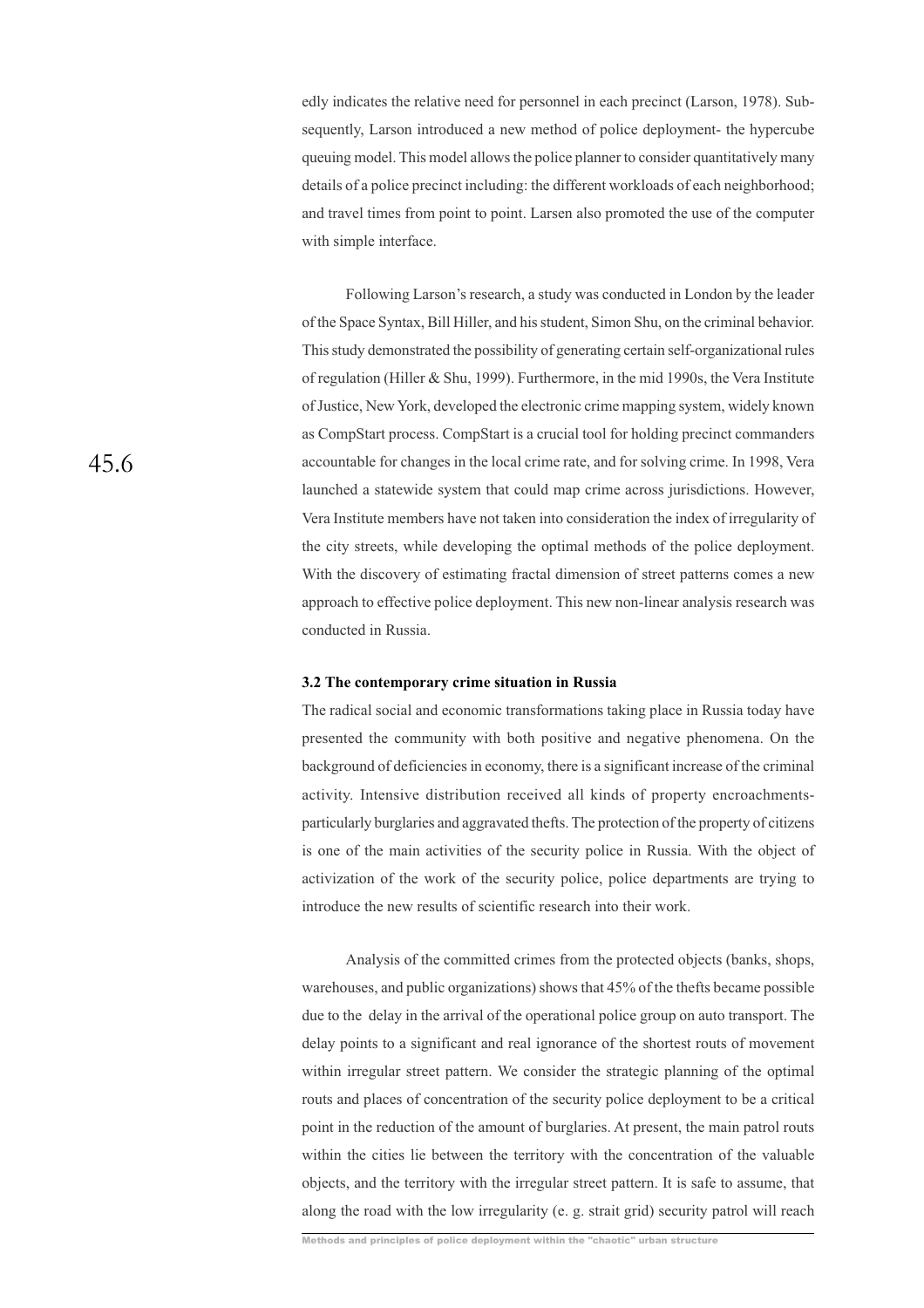any point on the protected territory quickly. Unfortunately, criminals intuitively choose districts with high fractal dimension for their activity. Within the fractal patterns, it is easier for criminals to escape from pursuit and it is more difficult for police to enter. The oversimplification of urban street planning during security police route development has resulted in an ineffective system.

## **3.3 The fractal optimization of the autopatrol routes of the security police (as in Sovetskii District of Voronezh City, Russia)**

For our research we have chosen the example of the Sovetskii District of Voronezh city, Russia and put forward the following tasks:

1. To define the surface density of the valuable objects (banks, shops, warehouses, and public organizations) within the district, and to construct the map shows the surface of potentials.

2. By the method of least squares - to define a function, the graph of which will be the approximated surface of potentials.

3. To define coefficients of fractal dimension of the streets within the district and construct the map that shows fractal zones.

4. To receive a fractal approximated surface of valuable objects (by the multiplication of the corresponding elements of matrixes of the map valuable objects and of the discrete map of fractal zones).

5. To correct the patrol routes of the security police within the district by taking into consideration the maximums of the fractal approximated surface of the valuable objects.

Our research began by taking the situational map of the Sovetskii district of Voronezh (Figure 3) and, with the use of the obtained data on the valuable objects for protection, we plotted the co-ordinate 20X20 grid. The number of the valuable objects in each cell corresponds to the certain number of the cell in the grid (Figure 4). In 3D representation, it will look like a concentration of columns. To bring it closer to the real situation, we pulled the surface on the columns. The top view of the 3D representation gives us the map with the surface of levels of the valuable protected objects within the chosen district. The red color corresponds to the highest concentration of the objects (Figure 5). Obviously, the security patrol will be not able to drive up to each virtual column; and we are not able to carry out a patrol rout through the column. We then aligned the received data by the method of least squares. This method gave us the final map of the potential distribution of the valuable objects within the district (Figure 6). Afterwards, we calculated the optimal trajectory of the autopatrol movement within the district. There is a variational problem to also consider; extremes of which are the optimal routs of the security patrol movement (Dumachev, 2002). We found the results of the variational problem to be trivial, i.e.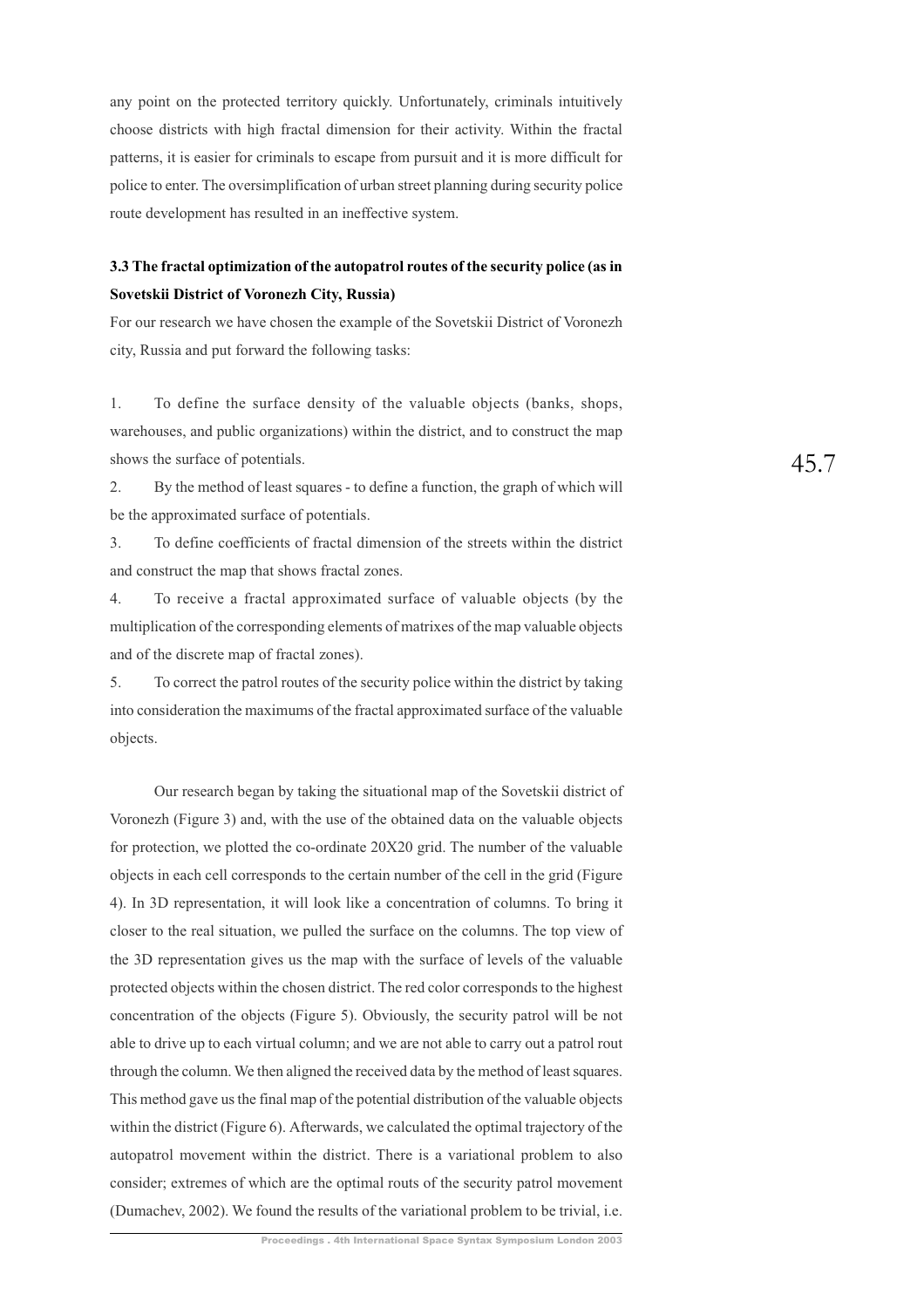the rout of the patrol movement is supposed to move perpendicular to the lines of the surface level in the direction of a gradient of potential. In this solution of the police deployment, time is not a critical parameter. Furthermore, there is no possibility to carry out the trajectory of movement through a maximum of the potential (sometimes the maximum of the potential lies in the living zone). Thus, the fractal dimension (dimension of indent irregularity pattern of streets in the district) directly connected with the interval of time the security patrol spent to reach different territories for inspection. Regarding the problem of optimization patrol routs, we therefore included the map of the fractal dimensions of the district as well as the map of the potentially valuable objects.

# 45.8

**Figure 3: Map of the Sovetskii district, Voronezh** (source: http://map.vrn.ru)

**Figure 4: Representations of the table of the valuable objects** (created by the authors)







**Figure 5: Map showing levels of the valuable object distribution (created by the authors)**



Methods and principles of police deployment within the "chaotic" urban structure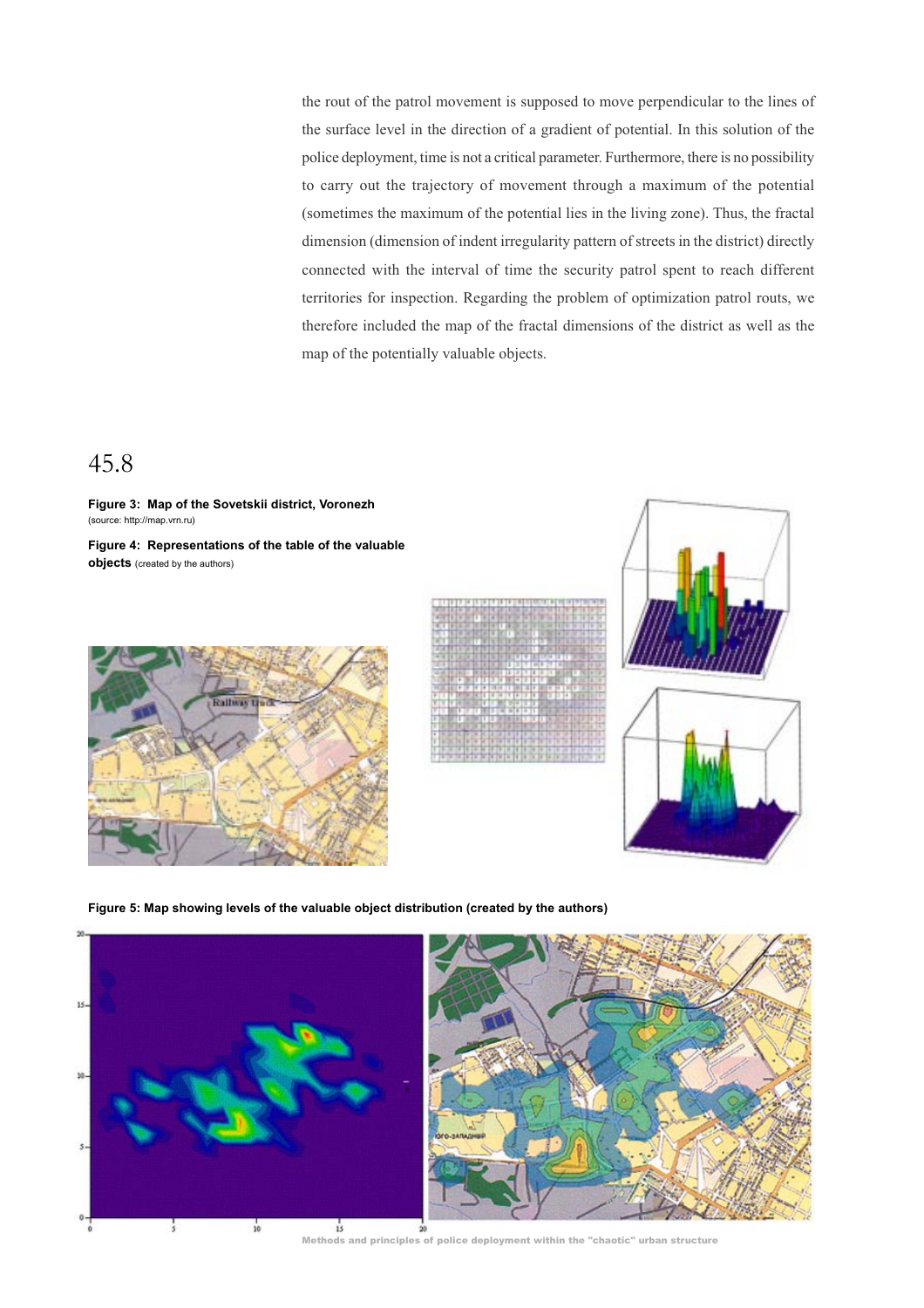

**Figure 6: Aligned surface map of the valuable objects** (created by the authors)

For estimation of the fractal dimension of the street pattern in Voronezh, we used the test version of the computer program "Fractal". In fact, we received the conditional fractal map (Figure 7). On the obtained map, we plotted the co-ordinate 20X20 grid. The numbers of the fractal dimension (correlation of logarithms of Area-Length relation of different street order) placed into the table indicates the numbers of fractal dimensions (dimension of complication) of each "fractal belts". We then aligned the received data by the method of least squares. This operation gave us the final map of the fractal dimension of the streets (indexes of irregularity) within the district (Figure 8). Finally, we multiplied the corresponding cells of the table of the valuable objects distribution and the table of the fractal dimension of the streets patterns. On the basis of the data received, we created the discrete map that shows the surface of potentials and take into account the fractal dimension of the streets, and where the valuable objects located (Figure 9).





**Figure 7: Levels of the fractal dimension** (created by the authors)

**Figure 8: Map showing aligned levels of the fractal dimension** (created by the authors)

Proceedings . 4th International Space Syntax Symposium London 2003

45.9